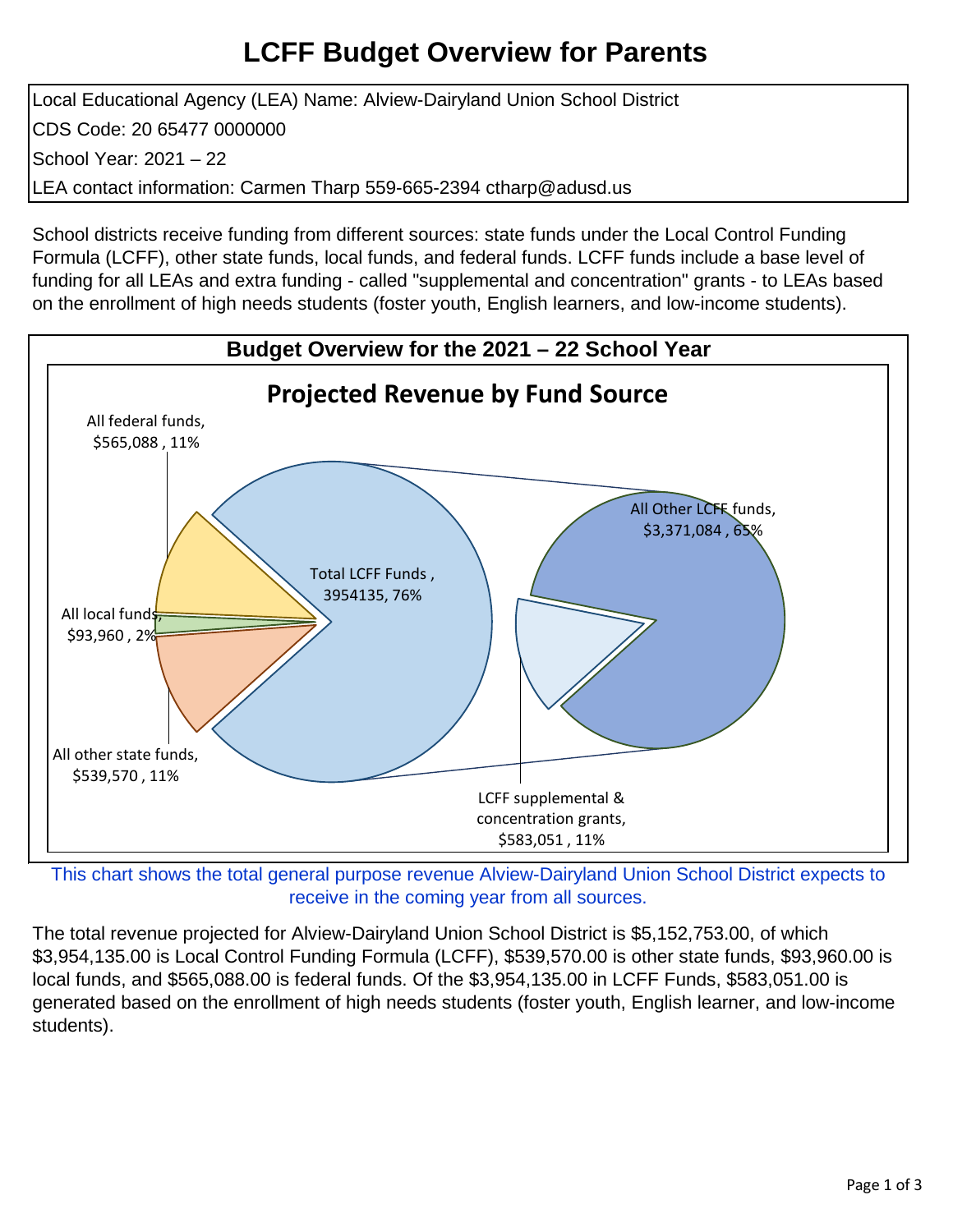# **LCFF Budget Overview for Parents**

The LCFF gives school districts more flexibility in deciding how to use state funds. In exchange, school districts must work with parents, educators, students, and the community to develop a Local Control and Accountability Plan (LCAP) that shows how they will use these funds to serve students.



This chart provides a quick summary of how much Alview-Dairyland Union School District plans to spend for 2021 – 22. It shows how much of the total is tied to planned actions and services in the LCAP.

Alview-Dairyland Union School District plans to spend \$5,098,595.00 for the 2021 – 22 school year. Of that amount, \$3,185,718.00 is tied to actions/services in the LCAP and \$1,912,877.00 is not included in the LCAP. The budgeted expenditures that are not included in the LCAP will be used for the following:

A portion of administrative salaries, classified salaries, employee benefits, instructional materials, classroom supplies, maintenance, transportation, services, capital outlay and cafeteria services.

### Increased or Improved Services for High Needs Students in the LCAP for the 2021 – 22 School Year

In 2021 – 22, Alview-Dairyland Union School District is projecting it will receive \$583,051.00 based on the enrollment of foster youth, English learner, and low-income students. Alview-Dairyland Union School District must describe how it intends to increase or improve services for high needs students in the LCAP. Alview-Dairyland Union School District plans to spend \$637,500.00 towards meeting this requirement, as described in the LCAP.